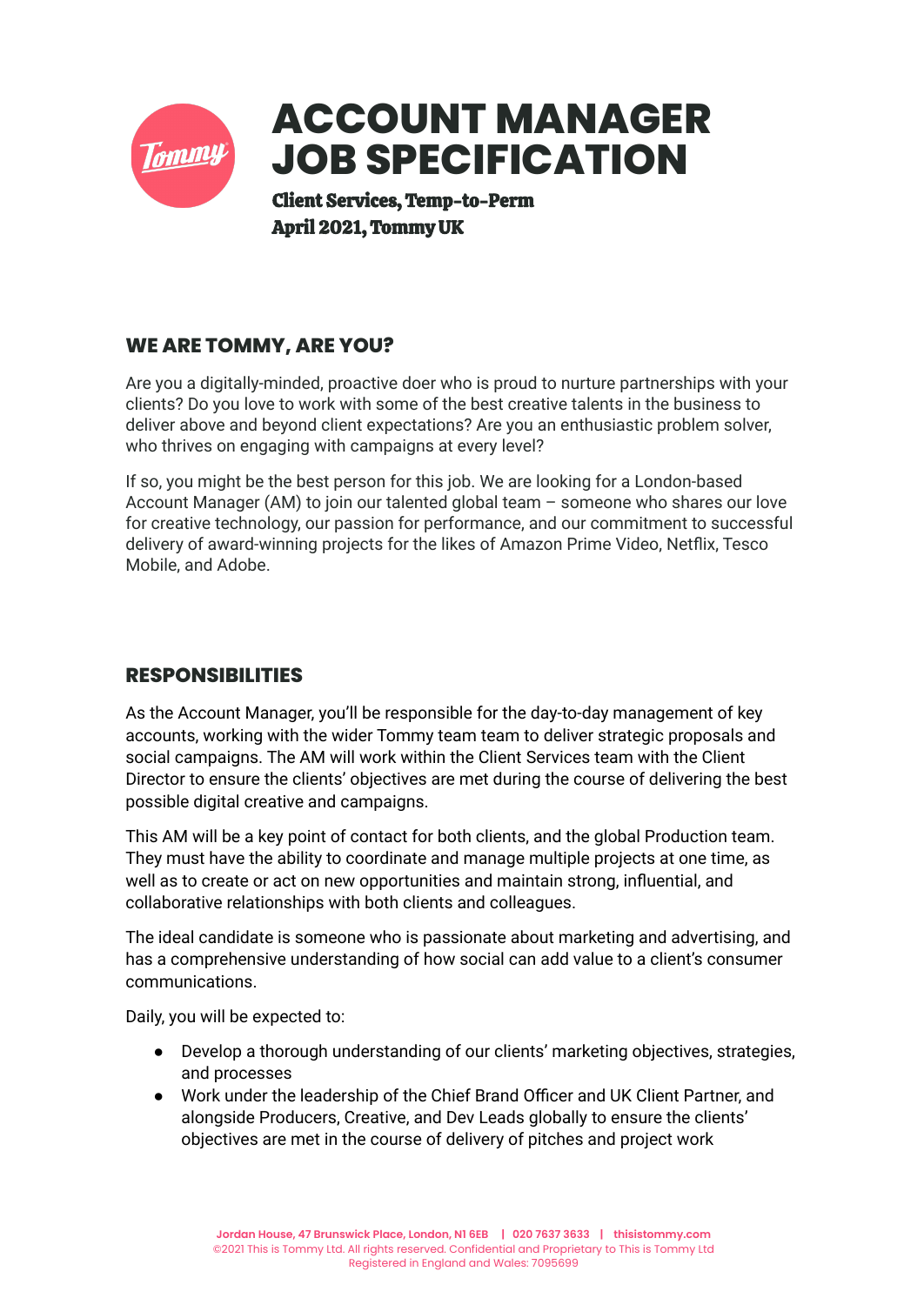- Act as a main client contact in the UK and oversee a roster of client accounts with multiple project teams (across Tommy's three office locations)
- Gain client alignment on project objectives, approaches, and budgets whilst operating with Tommy's best interests in mind
- Develop and manage timelines for key projects, and work with the production team to ensure projects are optimally resourced to meet said timelines
- Maintain finance trackers for projects
- Create client presentations/proposals as necessary
- Coordinate and participate in internal client-related meetings, keeping on top of clients' projects, status, and deliverables
- Evaluate on-going account development and propose improvements to ways of working

## **SKILLS**

The successful candidate will have and be able to demonstrate the following skills.

#### **Account Management**

- Robust knowledge of digital advertising history, social media, and trends for the advertising industry
- Understanding of web development technologies, social content creation, online advertising specifications, and design lifecycle
- Ability to assess account health to determine areas for improvement/up-sell opportunity
- Ability to leverage client relationships for introductions to additional businesses
- Ability to keep detailed timing plans, budgets, and trackers up to date for clients
- Ability to facilitate communication between external clients and internal teams
- Ability to work in a fast-paced environment while managing multiple changing priorities
- Ability to delegate appropriate tasks to maximise efficiency

#### **Commercial Account Growth**

- Understanding of account objectives and financial goals, with the ability to work alongside the Chief Brand Officer, Chief Managing Director, and Client Director to set, monitor, and achieve these per client ongoing
- Ability to work alongside peers, account teams and superiors to develop further strategies to drive more work from clients, resulting in growth and increased financial success

#### **Leading & Collaborating With Others**

- Ability to communicate, collaborate and work on a team to foster positive working environments
- Actively work to bring Tommy's three locations closer to one another. Finding creative solutions to communicating client and business needs internally